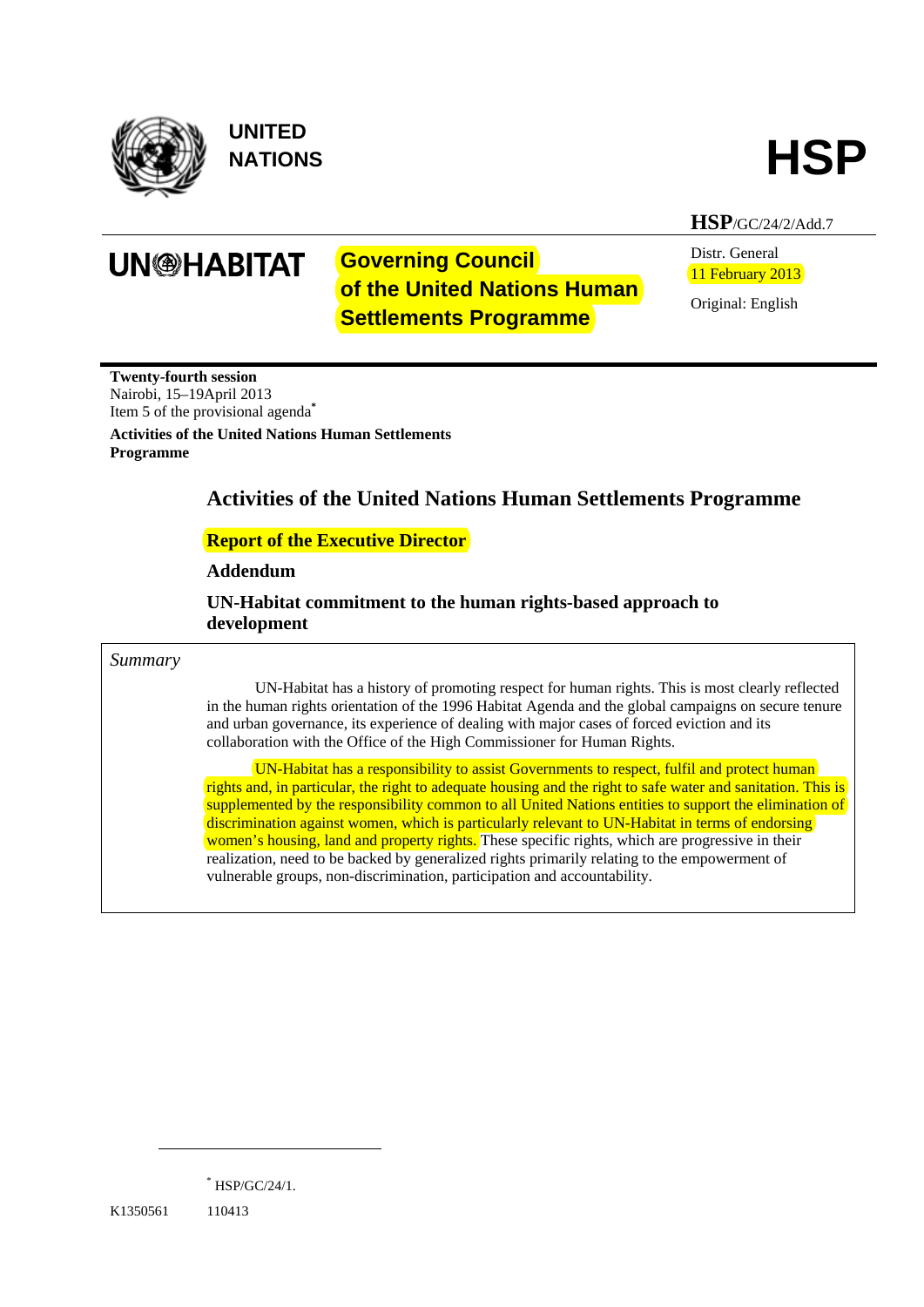## **I. Introduction**

1. UN-Habitat has a history of promoting respect for human rights. This is most clearly reflected in the rights orientation of the 1996 Habitat Agenda and the global campaigns on secure tenure and urban governance, its experience of dealing with major cases of forced eviction and its collaboration with the Office of the High Commissioner for Human Rights.

2. UN-Habitat sought to give additional prominence to human rights in general, and forced evictions in particular, through the establishment of the Advisory Group on Forced Evictions in 2004. Unfortunately, the Group faced certain insurmountable challenges that affected its capacity to meet expectations. Once the Group's mandate expired, UN-Habitat seized the opportunity to review its stance on human rights. As a consequence, the Executive Director of UN-Habitat made a decision to introduce human rights as one of the four cross-cutting elements in the strategic plan for 2014 and beyond, and to reconsider arrangements for an advisory entity.

3. Human rights have been reaffirmed by the current and former Secretaries-General of the United Nations as central to the mandate and mission of the United Nations as a whole. Guidance has been prepared on a human rights-based approach in the form of a common understanding on human rights endorsed by all United Nations entities, and the Office of the High Commissioner for Human Rights has also published authoritative guidance on a human rights-based approach for the use of United Nations entities. Donor Governments, which fund human rights-based approach initiatives, have by and large made human rights the cornerstone of their development assistance policies.

# **II. Analysis of a human rights-based approach to development**

Despite the legitimacy of a human rights-based approach having been affirmed within the United Nations system, there are a number of challenges for UN-Habitat in adopting such an approach. Remedies for breaches of human rights normally rest with the legal system, but not all failures are easily justiciable or legal remedies enforced. Furthermore, reliance on the legal system, besides being expensive and time-consuming, may have limited development possibilities in the sense of significantly expanding the enjoyment of human rights.

5. Nevertheless, the advantages of a human rights-based approach can outweigh the disadvantages, not least because the entrenching of urban human rights in international law gives them a status and authority that they would otherwise lack. Increasing levels of accountability of State parties to international review mechanisms serves to reinforce the persuasive power of rights.

6. Furthermore, a human rights-based approach, with its emphasis on empowering not only claimholders to assert their rights but also duty-bearers to fulfil their role, opens the door to additional levers of influence for UN-Habitat to make its development support to countries a success. It also equips UN-Habitat to address urban inequality and exclusion in a more fundamental way than previously by putting power relationships at the heart of its analyses and focusing its actions on the empowerment of marginalized groups. It provides an opportunity for UN-Habitat to participate more deeply in "Delivering as one" at the country level.

# **III. Strategy for the implementation of a human rights-based approach to development**

7. For a human rights-based approach to be successful in UN-Habitat, it will have to be mainstreamed in all the Programme's activities. It will need to be given dedicated success criteria, networked through a system of focal points, subjected to consistent monitoring and evaluation, backed by suitable budgets and staffing, and above all receive consistent and unstinting support from senior management. A dedicated unit should spearhead mainstreaming.

8. The watchword for the application of a human rights-based approach should be implementation, which must be concretized at field level. The adoption of a human rights-based approach will entail the refashioning of relationships between UN-Habitat and certain governments and changes in its interactions with existing partners and ways of working with new partners.

9. Urban planning will be an important tool for implementing a human rights-based approach, as will modernized urban legislation and new approaches to land and land tenure. Urban human rights can be successfully pursued through national urban plans and policies and Habitat country programme documents. A thorough training programme for staff on a human rights-based approach will be essential, and it must accord high priority to the needs of field staff.